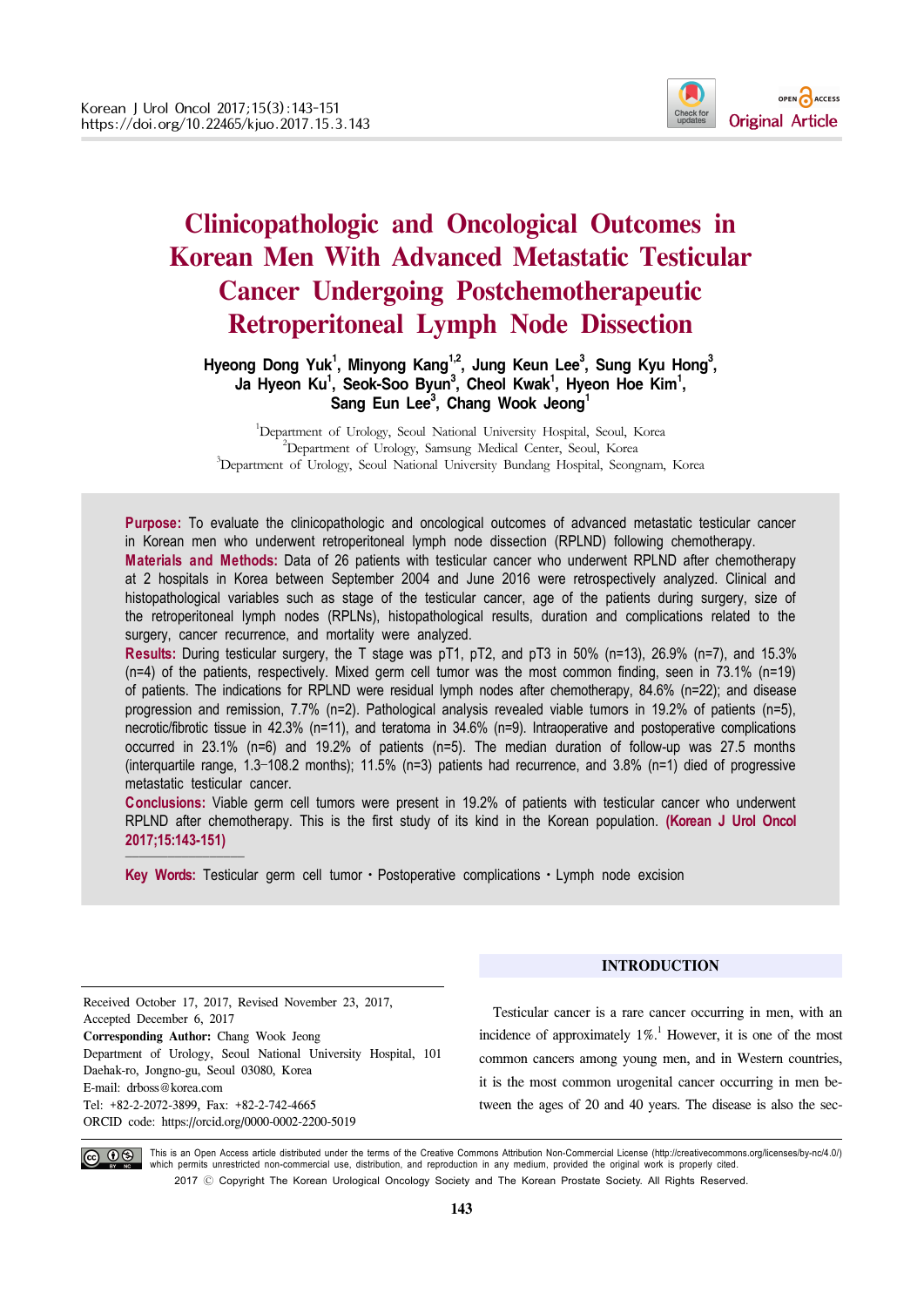#### **144** 대한비뇨기종양학술지:제 15 권 제 3 호 2017

ond most widespread cancer among male adolescents, after leukemia.<sup>2</sup> Although the mortality rate is low, the incidence of testicular cancer is reportedly increasing in Western populations.<sup>3</sup> According to the National Cancer Information Center in Korea, 230 cases of testicular cancer were reported in 2014. The incidence in Korea is reportedly less than that in Western countries; however, it is increasing in a manner similar to that in Western countries.<sup>4</sup> Germ cell tumors (GCTs) are highly curable cancers when appropriately treated with multimodal therapy. Depending on the stage of the disease, orchiectomy, chemotherapy, and retroperitoneal lymph node dissection (RPLND) are used in combination.<sup>5</sup> Lymph node metastasis from testicular cancer occurs primarily to the lymph nodes around the large vessels of the retroperitoneal cavity. The commonly involved lymph nodes are the precaval, paracaval, para-aortic, and preaortic lymph nodes.<sup>6</sup> RPLND is commonly carried out after surgery and first-line chemotherapy in patients with metastatic testicular cancer, especially in those with advanced stage T2b disease. The procedure is indicated in patients who do not achieve complete remission after primary chemotherapy or cases in which the tumor contains a teratoma component. In patients with a metastatic GCT, residual retroperitoneal mass lesions persist in 2%–50% of the patients following chemotherapy.<sup>7-9</sup> In such cases, RPLND is used as the primary treatment.<sup>10</sup> RPLND can be performed through various approaches, which include open, laparoscopic, and robot-assisted procedures.<sup>11</sup> The overall long-term relapse-free survival after complete RPLND is reported to be over 90%.<sup>12</sup> If residual tissue remains, the risk of relapse increases, and the disease-specific survival rate is only  $21\%$ .<sup>13</sup> However, there have been no such reports of patients in Korea.

The purpose of this study was to evaluate the clinicopathologic and oncological outcomes of advanced metastatic testicular cancer in Korean men who underwent RPLND following chemotherapy. Additionally, we sought to evaluate the treatment and prognosis of patients with metastatic testicular cancer in Korea.

## **MATERIALS AND METHODS**

We retrospectively collected and analyzed the data of patients who underwent RPLND after chemotherapy at the Seoul National University Hospital and the Seoul National University Bundang Hospital between September 2004 and June 2016. Data of 26 patients were included in this analysis. The most common systemic chemotherapy regimen administered was bleomycin, etoposide, and cisplatin (BEP) and was administered over 3 to 4 cycles. The indications for RPLND after chemotherapy in these patients were residual lymph nodes after chemotherapy, disease progression, and salvage after chemotherapy. Most patients underwent open RPLND, but several underwent robot- and hand-assisted laparoscopic RPLND. Follow-up physical examination, chest radiography, abdominal and pelvic computed tomography (CT), and measurement of serum tumor markers (human chorionic gonadotropin,  $\alpha$ -fetoprotein, and lactate dehydrogenase) were performed every 3 months during the first 2 years and every 6 months during the third year. Subsequently, patients were followed up annually for up to 5 years postoperatively.

We analyzed clinical and pathological variables such as stage of the testicular cancer, age of the patients during surgery, size of the retroperitoneal lymph nodes (RPLNs), histopathological results of the testicular resection and RPLND, method followed for the RPLND, time taken for surgery, and operative complications. In addition, the oncological outcomes, such as the recurrence rate after RPLND, and the incidence of cancer-specific death were analyzed. Predictive factors were analyzed using multivariate logistical regression. The primary endpoint was the pathological result after RPLND, and the secondary endpoints were the oncological outcomes.

#### **RESULTS**

All 26 patients underwent RPLND after first-line chemotherapy. Patient characteristics are shown in Table 1. The median size of the largest RPLN was 2.75 cm (range, 2.20–4.50 cm), and the interquartile range (IQR) was 2.42–7.00 cm before and after chemotherapy. Twenty patients (76.9%) had an RPLN  $\geq$ 3 cm and 11 patients (42.3%) had metastasis to other sites as well. Most patients underwent platinum-based chemotherapy. BEP was the most commonly used chemotherapy regimen (18 patients, 69.2%). In addition, paclitaxel, ifosfamide, and cisplatin, and etoposide, ifosfamide, and cisplatin (VIP) regimens were also used. Twenty-one patients (80.7%) underwent 3 to 4 cycles of BEP chemotherapy. Three patients (11.5%) underwent 4 cycles of VIP chemotherapy. The remaining patients received alternative individualized chemotherapy, mostly combinations of BEP and VIP (Table 2).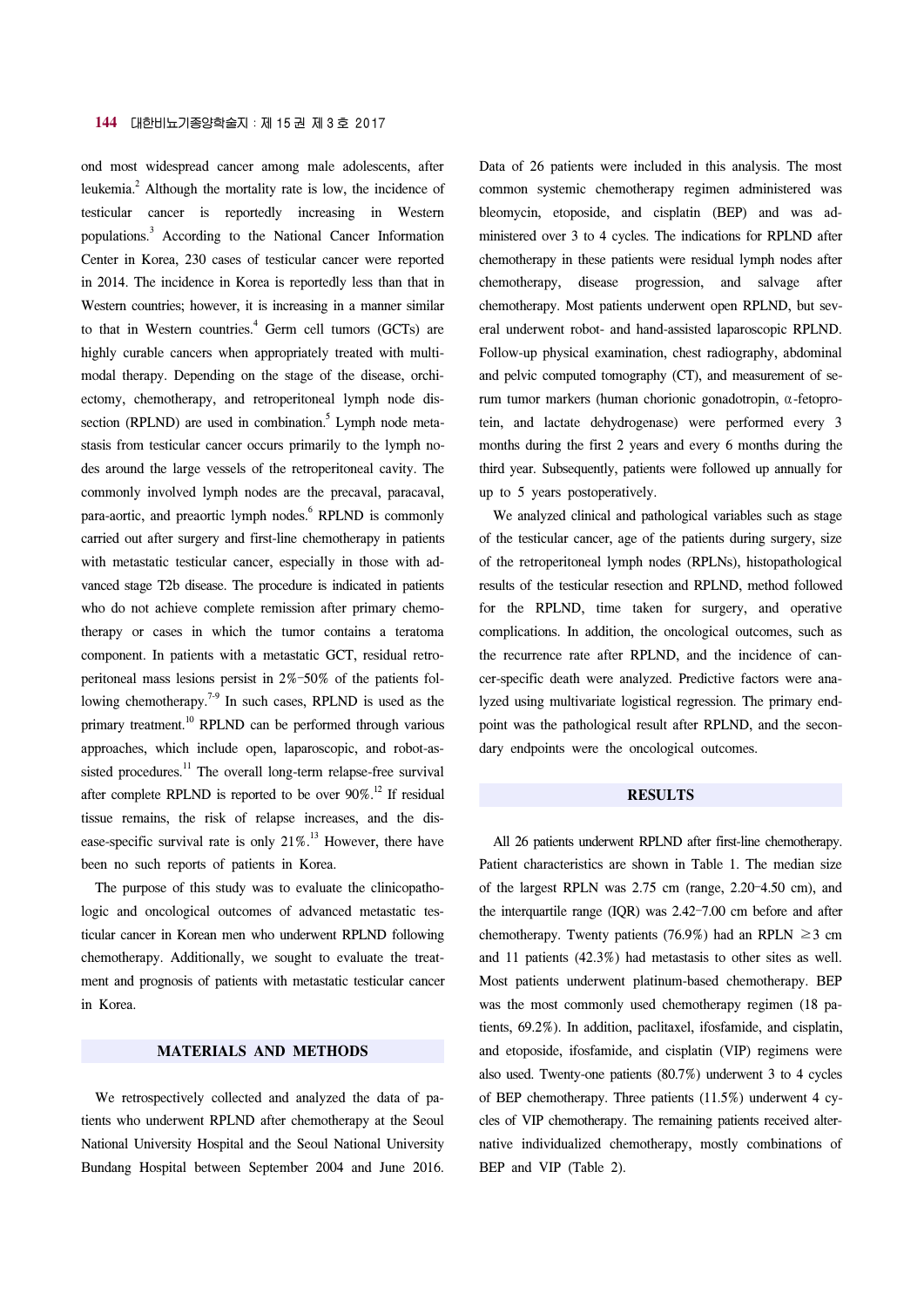**Table 1.** Characteristics of patients with testicular cancer undergoing postchemotherapy retroperitoneal lymph node dissection (RPLND)  $(n=26)$ 

| Variable                           | Value                          |
|------------------------------------|--------------------------------|
| Age (yr) at RPLND                  | 25.5 (22.2-33.2)               |
| Body mass index $(kg/m2)$          | 23.03 (19.85-25.74)            |
| ECOG performance status            |                                |
| 0                                  | 21 (80.8)                      |
| 1                                  | 5(19.2)                        |
| Primary tumor laterality           |                                |
| Right                              | 13 (50.0)                      |
| Left                               | 13 (50.0)                      |
| Primary tumor size (cm)            | $4.25$ $(2.82-6.65)$           |
| Pathologic T stage                 |                                |
| pT0                                | 1(4.0)                         |
| pT1                                | 13 (52.0)                      |
| pT2                                | 7(28.0)                        |
| pT3                                | 4(16.0)                        |
| Missing                            | 1/26                           |
| Primary tumor stage (AJCC)         |                                |
| I                                  | 3(11.5)                        |
| П                                  | 5(19.2)                        |
| Ш                                  | 18 (69.2)                      |
| Primary tumor pathology            |                                |
| Seminoma                           | 2(7.7)                         |
| Nonseminoma                        | 5(19.2)                        |
| Mixed-GCT                          | 19(73.1)                       |
| Regimen of chemotherapy            |                                |
| BEP                                | 18 (69.2)                      |
| VIP                                | 3(19.2)                        |
| Combined                           | 3(73.1)                        |
| Maximal nodal size (cm)            |                                |
| Prechemotherapy                    | $4.45(2.42-7.00)$              |
| Postchemotheraphy (before RPLND)   | $2.75(2.20-4.50)$              |
| Indication of RPLND                |                                |
| Residual mass after chemotherapy   | 22 (84.6)                      |
| Progression after chemotherapy     | 2(7.7)                         |
| Salvage treatment                  | 2(7.7)                         |
| Operation type                     |                                |
|                                    |                                |
| Open<br><b>HALS</b>                | 21 (80.8)                      |
| Robot-assisted                     | 2 (7.7)                        |
| Operation time (min)               | 3(11.5)<br>192.5 (152.5-267.5) |
|                                    |                                |
| Estimated blood loss (mL)          | 275.0 (100-387.5)<br>9(34.6)   |
| Adjuvant procedures during surgery |                                |
| RPLND pathology<br>Viable GCT      |                                |
|                                    | 5(19.2)                        |
| Fibrotic tissue                    | 11(42.3)                       |
| Mature teratoma                    | 10(38.5)                       |
| Hospital stay (day)                | $9(7-10)$                      |
| Complications                      |                                |
| Intraoperative                     | 6(23.1)                        |
| Postoperative                      | 5(19.2)                        |
| Recurrence                         | 3(11.5)                        |

|  |  |  | Table 1. Continued |
|--|--|--|--------------------|
|--|--|--|--------------------|

| Variable                | Value             |
|-------------------------|-------------------|
| Mortality               |                   |
| All-cause               | 1(3.8)            |
| Cancer-specific         | 1(3.8)            |
| Follow-up duration (mo) | $27.5(1.3-108.2)$ |

Values are presented as median (range) or number (%). ECOG: eastern cooperative oncology group, AJCC: American Joint Committee on Cancer, GCT: germ cell tumor, BEP: bleomycin/etoposide/cisplatin, VIP: etoposide/ifosfamide/cisplatin, HALS: hand assisted laparoscopic surgery.

Twenty-one patients (80.8%) had an Eastern Cooperative Oncology Group (ECOG) performance status of grade 0, and 5 (19.2%) had an ECOG performance status of grade 1. The location of the primary tumor was the left testicle in 13 patients (50%) and the right testicle in 13 patients (50%). The median size of the primary tumor was 4.25 cm (range, 2.82–6.65 cm). At the time of testicular surgery, the most common T stage was T1, with stages pT1, pT2, and pT3 present in 13 patients (50%), 7 patients (26.9%), and 4 patients (15.3%), respectively. The histopathology of the primary tumor demonstrated a mixed GCT in 19 patients (73.1%), a nonseminomatous GCT in 5 patients (19.2%), and a seminoma in 2 patients (7.7%). As per the American Joint Committee on Cancer staging system, the disease stage at presentation was stage I in 3 patients (11.5%), stage II in 5 patients (19.2 %), and stage III in 18 patients (69.2%). On CT, enlarged lymph nodes were found in the preaortic (76.9%), para-aortic (53.8%), interaortocaval (11.5%), paracaval (11.5%), and pelvic (23%) sites. In addition, one patient had renal hilar lymph node enlargement and 1 patient had retrocrural lymph node enlargement. The most common distant metastatic site was the lungs (12 patients, 46.1%). Liver metastasis was present in 1 patient (3.8%). The mean postoperative hospital stay was 9 days (range, 6-12 days).

The indications for RPLND were as follows: residual lymph nodes after chemotherapy in 22 patients (84.6%); disease progression and remission in 2 patients (7.7%); and salvage in 2 patients (7.7%). A total of 21 patients (80.8%) underwent open RPLND, 3 (11.5%) underwent robot-assisted RPLND, and 2 (7.7%) underwent hand-assisted laparoscopic RPLND. The mean time taken for surgery was 190 minutes (range, 120–400 minutes). Vascular injury was the most common intraoperative complication; inferior mesenteric artery sacrifice, inferior mesenteric vein sacrifice, inferior vena cava injury, and renal artery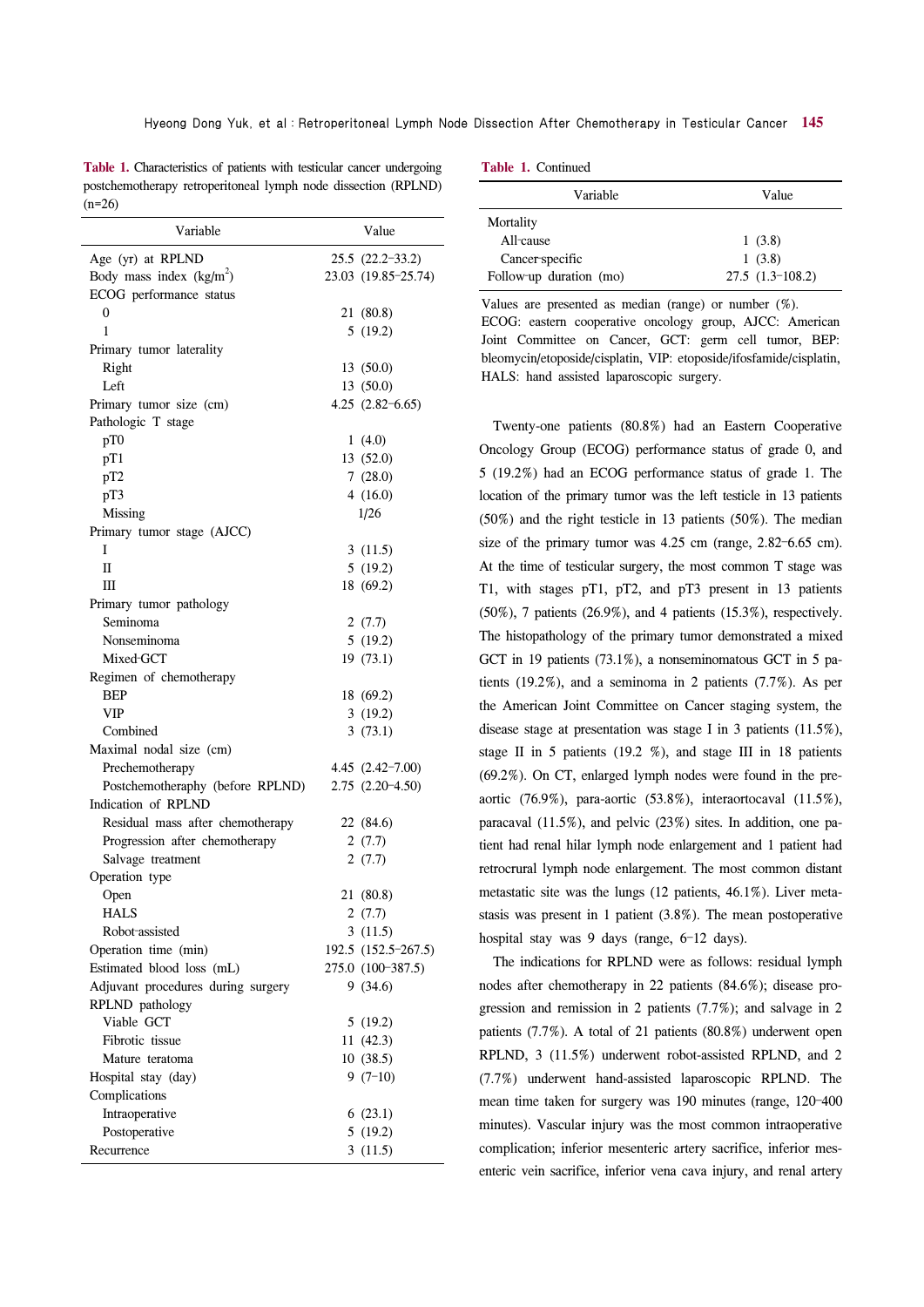|                 |                                   | Table 2. Detailed information of patients with testicular                                                                                                                                                                                 |            |                 | cancer undergoing post-chemotherapy retroperitoneal lymph node dissection (RPLND) |                             |                 |                           |                              |          |
|-----------------|-----------------------------------|-------------------------------------------------------------------------------------------------------------------------------------------------------------------------------------------------------------------------------------------|------------|-----------------|-----------------------------------------------------------------------------------|-----------------------------|-----------------|---------------------------|------------------------------|----------|
| Case<br>Σò.     | RPLND<br>Age at<br>$\mathfrak{B}$ | Primary pathology                                                                                                                                                                                                                         | pTMN stage | Marker<br>stage | Pre-/postchemotheraphy<br>$LNs$ size $(cm)$                                       | Chemo-regimen/<br>cycles    | RPLND pathology | Op time (min)<br>Op type/ | duration (mo)<br>Recurrence/ | Survival |
|                 | $\sim$                            | Mixed GCT                                                                                                                                                                                                                                 | pT2N2M1a   | 5               | 4.3/2.9                                                                           | VIP/4                       | Necrosis        | Open/NA                   | No/7                         | Alive    |
|                 |                                   | Seminoma                                                                                                                                                                                                                                  | pT1N0M0    |                 | 7.0/1.8                                                                           | BEP/3                       | Necrosis        | Open/370                  | No/52                        | Alive    |
|                 |                                   | Mixed GC                                                                                                                                                                                                                                  | pT2N2M0    |                 | 2.8/0.6                                                                           | BEP/4                       | Necrosis        | Open/400                  | No/56                        | Alive    |
|                 |                                   | Mixed GC7                                                                                                                                                                                                                                 | pT1N3M1a   | S <sub>2</sub>  | 6.4/4.5                                                                           | BEP/4                       | Viable tumor    | Open/180                  | No/57                        | Alive    |
|                 |                                   | Mixed GC                                                                                                                                                                                                                                  | pT1N3M1a   | S <sub>3</sub>  | 7.0/7.0                                                                           | TIP/4<br>BEP/4;             | Teratoma        | Open/150                  | No/43                        | Alive    |
|                 |                                   | Mixed GCT                                                                                                                                                                                                                                 | pT2N2M1a   | S <sub>2</sub>  | 4/1.03                                                                            | VIP/4                       | Necrosis        | Open/230                  | No/44                        | Alive    |
|                 |                                   | Mixed GCT                                                                                                                                                                                                                                 | pT3N3M0    | S <sub>3</sub>  | 11.1/4.5                                                                          | VIP/4                       | Necrosis        | Open/120                  | No/37                        | Alive    |
| ${}^{\circ}$    |                                   | Mixed GCT                                                                                                                                                                                                                                 | pT1N1M0    | 5               | 1.3/2.2                                                                           | BEP <sub>/3</sub>           | Teratoma        | Open/190                  | Nq                           | Alive    |
| ő               |                                   | Yolk sac tumor                                                                                                                                                                                                                            | pT0N2M1a   | ದ               | 9.0/3.7                                                                           | BEP/4                       | Necrosis        | Open/320                  |                              | Alive    |
| _*              |                                   | Teratoma                                                                                                                                                                                                                                  | pT1N2M1a   | ದ               | NA/2.6                                                                            | BEP/4                       | Necrosis        | <b>HALS/180</b>           | No/3<br>No/2                 | Alive    |
|                 | $\delta$                          | Mixed GCT                                                                                                                                                                                                                                 | pT1N2M0    | ವ               | 5.6/7.5                                                                           | VIP/2<br>BEP/2;             | Teratoma        | <b>HALS/130</b>           | $\rm No/1$                   | Alive    |
|                 |                                   | Mixed GC                                                                                                                                                                                                                                  | pT1N1M0    | 51              | 2.3/4.4                                                                           | BEP/3                       | Teratoma        | Robotic/135               | Nq/4                         | Alive    |
|                 |                                   | Mixed GCT                                                                                                                                                                                                                                 | pT2N3M1a   | S <sub>2</sub>  | 5.1/2.2                                                                           | BEP/4                       | Necrosis        | Open/245                  | Nq31                         | Alive    |
|                 |                                   | IGCN                                                                                                                                                                                                                                      | pTxN3M0    | S <sub>2</sub>  | 11/6.6                                                                            | BEP/4                       | Teratoma        | Open/270                  | No/117                       | Alive    |
|                 |                                   | Embryonal carcinoma                                                                                                                                                                                                                       | pT3N2M1a   | 51              | 3.5/2.3                                                                           | BEP/4                       | Necrosis        | Open/180                  | No/28                        | Alive    |
|                 | $\frac{4}{6}$                     | Mixed GCT                                                                                                                                                                                                                                 | pT1N2M0    | $\mathbf{S}$    | 4.1/2.0                                                                           | BEP/5                       | Necrosis        | Open/260                  | Nq32                         | Alive    |
|                 | 35                                | Mixed GC7                                                                                                                                                                                                                                 | pT1N2M0    | 5               | 4.0/2.4                                                                           | TIP/4<br>BEP/4;             | Viable tumor    | Open/195                  | Nq/13                        | Alive    |
|                 | 22                                | Mixed GC                                                                                                                                                                                                                                  | pT3N2M1a   | S <sub>2</sub>  | 3.2/4.0                                                                           | BEP/4                       | Teratoma        | Open/275                  | No/27                        | Alive    |
| $\Xi$           | $\mathcal{S}$                     | Mixed GC7                                                                                                                                                                                                                                 | pT2N2M0    | \$35x           | 2.3/2.9                                                                           | BEP/3                       | Teratoma        | Open/215                  | Yes/92                       | Alive    |
| $\Omega$        | $\mathfrak{L}$                    | Mixed GCT                                                                                                                                                                                                                                 | pT3N2M0    |                 | 4.8/5.1                                                                           | BEP/4                       | Teratoma        | Robotic/140               | No/8                         | Alive    |
| $\overline{c}$  | 45                                | Teratocarcinoma                                                                                                                                                                                                                           | pT1NxMx    |                 | 5/4.2                                                                             | VIP <sub>/2</sub><br>BEP/4; | Viable tumor    | Open/120                  | Nq/49                        | Alive    |
| $\mathfrak{Z}$  | $\overline{c}$                    | Mixed GCT                                                                                                                                                                                                                                 | pT2N0M0    | 51              | 1.7/1.5                                                                           | BEP/3                       | Teratoma        | Open/150                  | No/4                         | Alive    |
| 23              | 54                                | Mixed GCT                                                                                                                                                                                                                                 | pT2N3M0    | $S_{X}$         | 1.7/2.2                                                                           | BEP/4                       | Teratoma        | Robotic/160               | $N$ o/4                      | Alive    |
| $\frac{24}{25}$ | $\overline{31}$                   | Mixed GCT                                                                                                                                                                                                                                 | pT1N3M0    | ${\bf S0}$      | 10/2.2                                                                            | BEP/6                       | Viable tumor    | Open/175                  | Yes/2                        | Dead     |
|                 | 25                                | Mixed GCT                                                                                                                                                                                                                                 | pT1N3M1b   | S <sub>2</sub>  | 10/4.7                                                                            | BEP/4                       | Necrosis        | Open/195                  | No/89                        | Alive    |
| 26              | コ                                 | Seminoma                                                                                                                                                                                                                                  | pT1N2M1a   | $S_{X}$         | 5.4/3.5                                                                           | VIP/3<br>BEP/4;             | Viable tumor    | Open/280                  | Yes/4                        | Alive    |
|                 |                                   | AliveLN: lymph node, Op: operation, GCT: germ cell tumor, VIP: etoposide/ifosfamide/cisplatin, BEP: bleomycin/etoposide/cisplatin, TIP: paclitaxel, ifosfamide, and cisplatin, HALS:<br>hand assisted laparoscopic surgery NA: no account |            |                 |                                                                                   |                             |                 |                           |                              |          |

**146** 대한비뇨기종양학술지 :제 15 권 제 3 호 2017

hand assisted laparoscopic surgery, NA: no account.<br>\*Postchemotherapy status. hand assisted laparoscopic surgery, NA: no account. \*Postchemotherapy status.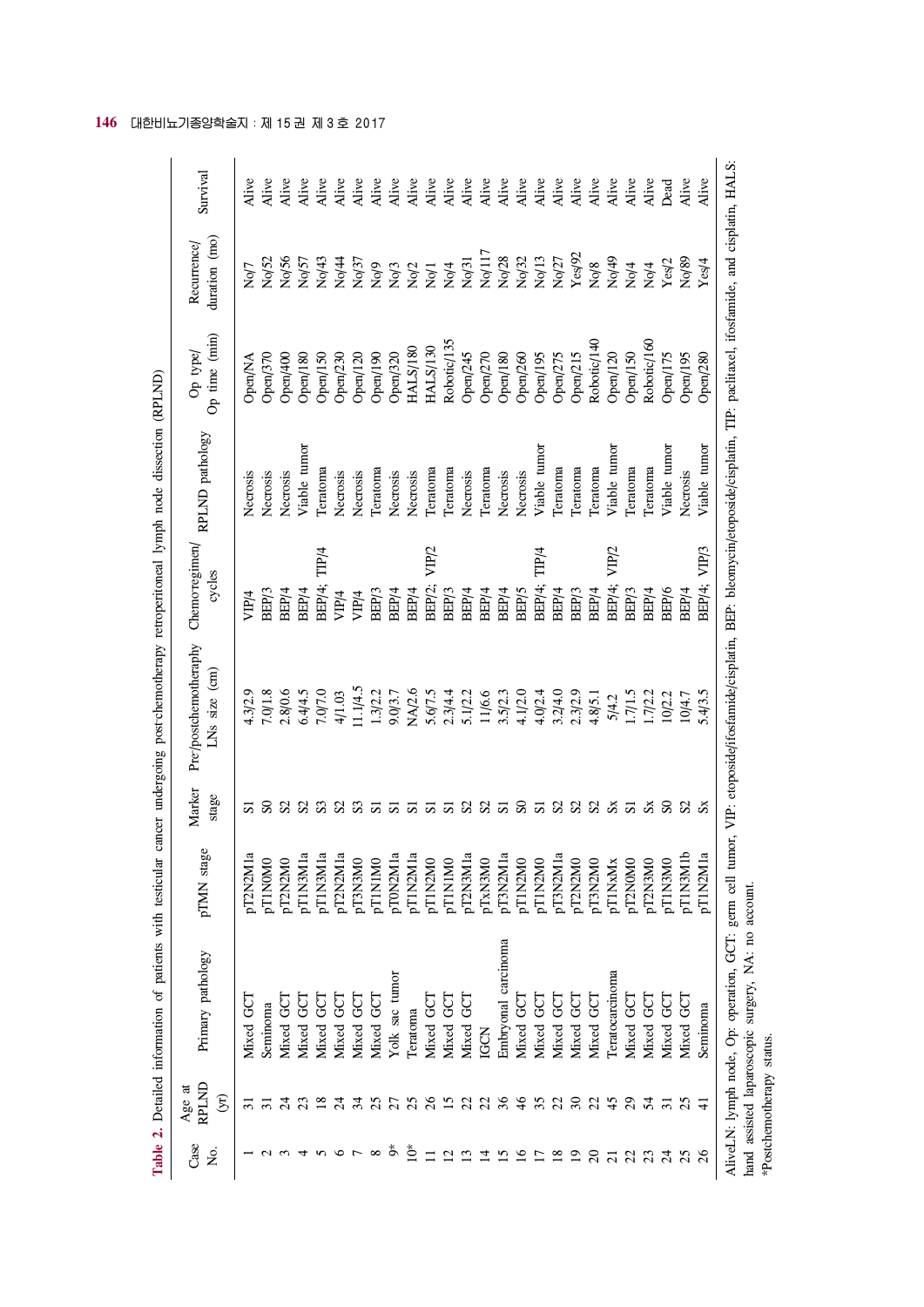injury each occurred in 1 patient (15.3%). One patient also had a splenic injury (3.8%). Adjuvant surgery was performed in 7 patients (26.9%); 3 patients (11.5%) underwent vascular surgery, and 1 patient (3.8%) each underwent nephrectomy, splenectomy, and video-assisted thoracoscopic metastasectomy. Postoperative complications included pleural effusion in 1 patient (3.8%), pneumothorax in 2 patients (7.7%), chylous ascites in 1 patient (3.8%), and arm weakness in 1 patient (3.8%). Histopathological analysis of the lymph nodes dissected during RPLND revealed viable tumors in 5 patients (19.2%). Necrotic/fibrotic tissue and teratoma were found in 11 patients (42.3%) and 10 patients (38.5%), respectively. Intraoperative and postoperative complications occurred in 6 patients (23.1%) and 5 patients (19.2%), respectively (Table 2).

The median follow-up duration was 27.5 months (IQR, 1.3– 108.2 months). Three patients experienced a recurrence (11.5%), and 1 patient (3.8%) died of progressive metastatic testicular cancer. Two of the 3 patients who had recurrence were found to have viable tumors at RPLND, and 1 of these patients died (the only death in our study). Patients with recurrence presented with interaortocaval lymph node, preaortic lymph node, para-aortic lymph node, and common iliac lymph node metastasis. At the time of recurrence, 2 patients had elevated lactate dehydrogenase (LDH) levels, and elevated LDH and alpha fetoprotein levels, respectively, and one had no elevated biomarker levels. The pathological results after RPLND for these patients were necrosis, viable tumor, and teratoma. One of 3 patients with recurrence underwent additional radiation therapy, and 2 underwent further observation.

Table 3 shows the response to preoperative chemotherapy according to pathology results of RPLND specimens. In the viable tumor group, the mean lymph node size before chemo-

|  |  |  |  |  |  |  |  |  | <b>Table 3.</b> Outcomes after chemotherapy according to pathology results after retroperitoneal lymph node dissection (RPLND) |  |  |  |  |  |
|--|--|--|--|--|--|--|--|--|--------------------------------------------------------------------------------------------------------------------------------|--|--|--|--|--|
|--|--|--|--|--|--|--|--|--|--------------------------------------------------------------------------------------------------------------------------------|--|--|--|--|--|

| RPLND pathology      | Necrosis $(n=11)$ | Viable tumor $(n=5)$ | Teratoma $(n=10)$ | p-value |
|----------------------|-------------------|----------------------|-------------------|---------|
| Lymph node size      |                   |                      |                   |         |
| Prechemotherapy      | $5.6 \pm 2.6$     | $7.2 \pm 2.8$        | $3.9 \pm 3.0$     | 0.217   |
| Postchemotherapy     | $2.6 \pm 1.3$     | $4.1 \pm 2.0$        | $4.0 \pm 2.0$     | 0.062   |
| Lymph node change    |                   |                      |                   | 0.001   |
| No change            | 0(0)              | 1(20.0)              | 0(0)              |         |
| Increase             | 0(0)              | 0(0)                 | 7(70.0)           |         |
| Decrease             | 11 (100)          | 4(80.0)              | 3(30.0)           |         |
| Lymph node location  |                   |                      |                   |         |
| Prechemotherapy      |                   |                      |                   |         |
| Preaortic            | 0(0)              | 1(20.0)              | 1(10.0)           | 0.357   |
| Para-aortic          | 10(90.9)          | 4(80.0)              | 7(70.0)           | 0.478   |
| Interaortocaval      | 7(63.6)           | 5(100.0)             | 3(30.0)           | 0.031   |
| Para-caval           | 1(9.1)            | 2(40.0)              | 1(10.0)           | 0.236   |
| Renal hilar          | 1(9.1)            | 0(0)                 | 0(0)              | 0.492   |
| Pelvic               | 3(27.3)           | 0(0)                 | 2(20.0)           | 0.438   |
| Postchemotherapy     |                   |                      |                   |         |
| Preaortic            | 0(0)              | 1(20.0)              | 0(0)              | 0.113   |
| Para-aortic          | 9(81.8)           | 4(80.0)              | 7(70.0)           | 0.800   |
| Interaortocaval      | 8(72.7)           | 3(60.0)              | 2(20.0)           | 0.048   |
| Para-caval           | 1(9.1)            | 1(20.0)              | 0(0)              | 0.381   |
| Renal hilar          | 1(9.1)            | 0(0)                 | 0(0)              | 0.492   |
| Pelvic               | 3(27.3)           | 0(0)                 | 2(20.0)           | 0.438   |
| AFP prechemotherapy  | 1,356.6±2,287.9   | $361.6 \pm 333.8$    | 1,433.2±2,589.8   | 0.953   |
| AFP postchemotherapy | $7.0 \pm 7.2$     | 175.8±232.9          | $2.8 \pm 1.6$     | 0.984   |
| hCG prechemotherapy  | 22,658.9±60,981.8 | 21,941.5±45,919.4    | 2,376.4±7,107.7   | 0.306   |
| hCG postchemotherapy | $2.0 \pm 1.9$     | $2.6 \pm 0.9$        | $2.3 \pm 0.9$     | 0.636   |
| LDH prechemotherapy  | $638.6 \pm 854.3$ | 571.6±421.8          | 313.4±197.4       | 0.223   |
| LDH postchemotherapy | $152.6 \pm 81.7$  | $223.8 \pm 75.3$     | $199.6 \pm 77.8$  | 0.187   |

Values are presented as mean±standard deviation or number (%).

AFP: alpha fetoprotein, hCG: human chorionic gonadotropin, LDH: lactate dehydrogenase.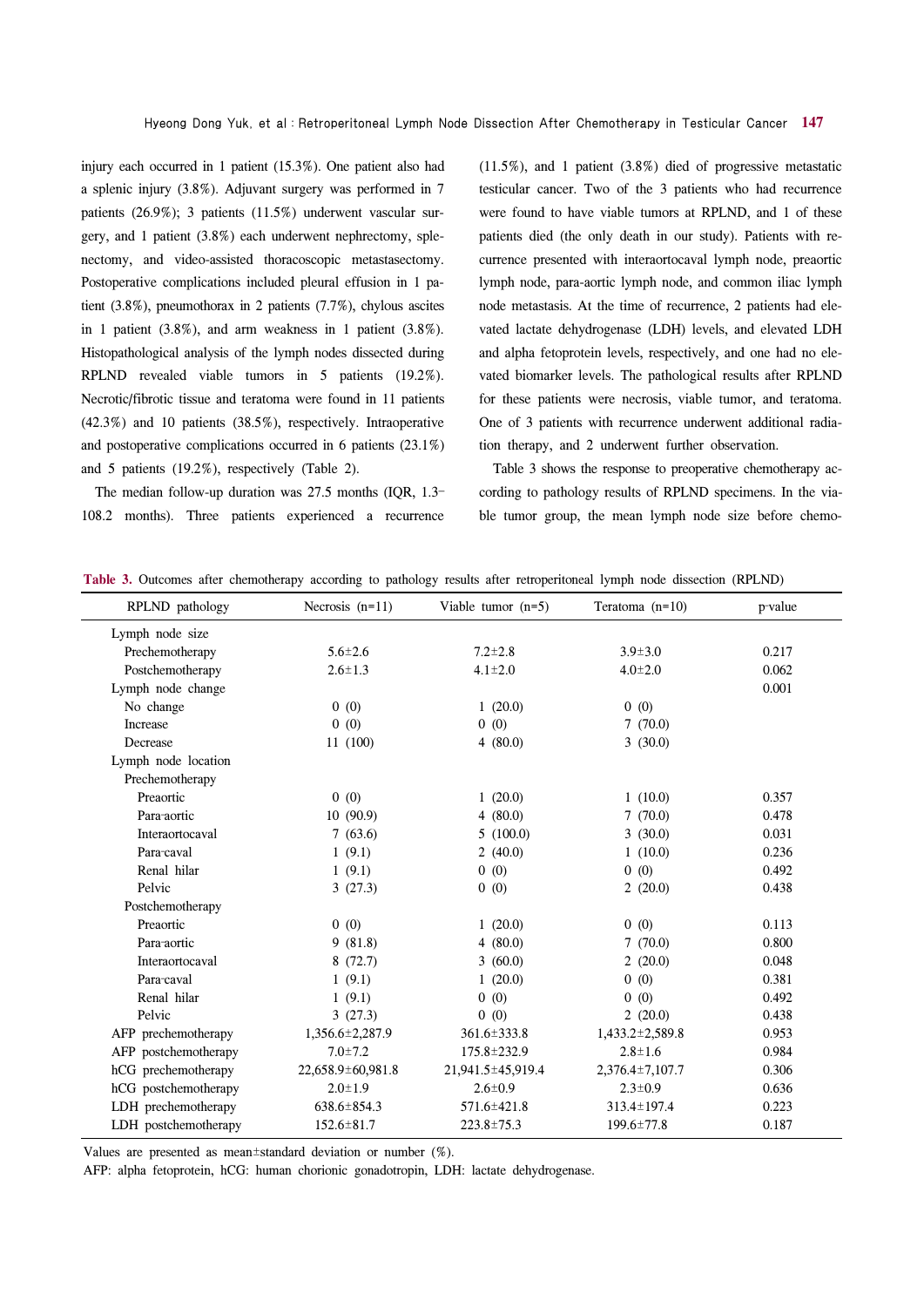therapy was relatively large. The lymph node size decreased after chemotherapy in the necrosis group and the viable tumor group, but increased in the teratoma group. Seven patients showed increased lymph node size. Recurrent lymph node metastases were relatively common in the interaortocaval and para-aortic areas. Biomarker levels decreased in all groups after chemotherapy. There were some patients who were not normalized in the viable tumor group. Post-RPLND specimens in most patients showed viable and teratoma tumors. In 1 patient with a viable tumor and teratoma, 2 cycles of the VIP regimen were performed as post-RPLND chemotherapy.

Multivariate logistic regression analysis was performed to determine predictive factors for viable tumors, but no significant factor was identified.

#### **DISCUSSION**

RPLND after chemotherapy was first reported by Comisarow and Grabstald<sup>14</sup> about 40 years ago. The authors recommended RPLND for relapse of primary disease after RPLND or after chemotherapy. With improvements in the efficacy and delivery of chemotherapy, a more recent study found that the rate of residual GCT at the time of RPLND has decreased, and the ratio of fibrosis and necrosis has increased; however, there is no difference in the frequency of teratomas.<sup>15</sup> Additionally, several studies have reported a difference in survival rates depending on the final pathological results. Several researchers have tried to determine the predictive factors for pathological outcomes.16 They reported that although size is not a predictor, residual masses of about 2-cm size have potential for recurrence in 20%–33% of cases. This is the reason for performing RPLND when a residual mass is present. $17$ 

RPLND is associated with a low mortality rate, despite the complicated and difficult nature of the procedure. Gels et al.<sup>18</sup> reported a mortality rate of  $\leq 1\%$ , while Nowroozi et al.<sup>19</sup> reported a mortality rate of 0.8%–1%. Five other larger studies reported mortality rates of 1%. In agreement with the results in these reports, the mortality rate in our study was 1%.

With respect to complications associated with RPLND after chemotherapy, Baniel et al.<sup>20</sup> and Considine et al.<sup>21</sup> reported complication rates of 18% and 29.5%, respectively. Maldonado-Valadez et al.<sup>22</sup> and Nowroozi et al.<sup>19</sup> reported complication rates of 57.1% and 20%–35%, respectively. Additionally, Djaladat et al.<sup>23</sup> and Steiner et al.<sup>24</sup> reported complication rates of 35% and 43.8%, respectively.

In our study, intraoperative (23.1%) and postoperative complication rates (11.5%) were not significantly different from those obtained in previous studies. Clavien-Dindo classification grades 3 and 4 complications occurred in 19.2% of our patients. However, a high incidence of intraoperative and postoperative complications reflects the complexity of RPLND surgery. RPLND after chemotherapy is more challenging due to the extensive connective tissue response and distortion of tissue planes caused by the tumor. After chemotherapy, the residual tumor can invade other structures including the ureters and major blood vessels, such as the aorta and the vena cava. Therefore, additional surgeries following RPLND, such as nephrectomy, aortic replacement, vena cava resection, and ureter repair, may be necessary.<sup>21</sup> Djalada et al.<sup>23</sup> reported that 30% of patients underwent additional surgery; 15% of patients underwent vascular surgery, and 14% underwent nephrectomy. Considine et al.<sup>21</sup> reported that  $28\%$  of patients required further surgery including vascular surgery in 2.6% and nephrectomy in 20% of patients. In our study, adjuvant surgery was performed in 7 patients (26.9%); 11.5% underwent vascular surgery, and 3.8% underwent nephrectomy. Additionally, 1 patient each underwent lung surgery and splenic surgery.

With regards to pathology, several other studies have reported different prevalence rates for teratoma, necrosis and fibrosis, and viable tumors. Nakamura et al.<sup>25</sup> and Alanee et al.<sup>26</sup> reported a probability of 9.0% and 43% for the presence of viable tumors, respectively, while several other studies have also reported viable tumors in  $10\% - 40\%$  of patients.<sup>21-27</sup> In our study, the frequency of viable tumors was 19.2%, similar to that observed in previous studies. Compared to earlier studies, recent studies have shown that the percentage of patients with residual cancer after chemotherapy has declined, which could potentially be related to the improved efficacy and delivery of chemotherapy.

Fléchon et al.<sup>27</sup> reported a 4% relapse rate after postchemotherapy RPLND 26 and Considine et al.<sup>21</sup> reported a relapse rate of 18.5% with a median follow-up of 6.1 months (range, 1.3–39 months). The relapse rate after postchemotherapy RPLND in our study was 11.5%, with a median follow-up of 30 months (range, 1–117 months), similar to that in the previous studies. $15,23$ 

Several studies have reported different prevalence rates for fibrosis/necrosis, teratoma, and viable GCT (Table 4). In a his-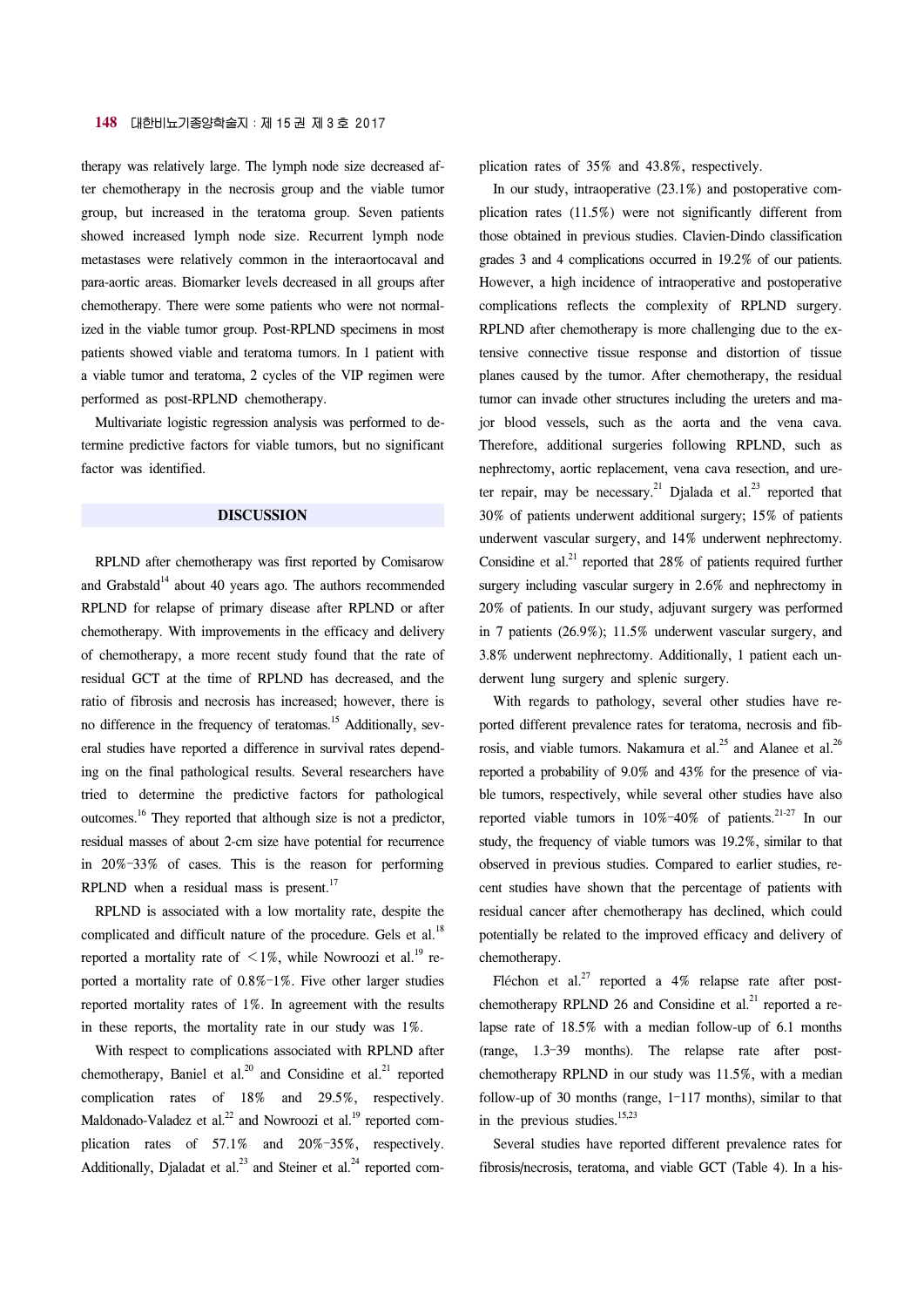| Study                                                |      |            | Year Country Study design $\begin{bmatrix} No. of \\ position \end{bmatrix}$ |                | RPLND, median<br>Age (yr) at<br>(range) | Primary histology                                                             | (pre-/postchemothe<br>LNs diameter<br>raphy) | chemo-regimen<br>Main                     | %. of viable tumors | FU duration (mo),<br>median (range) |
|------------------------------------------------------|------|------------|------------------------------------------------------------------------------|----------------|-----------------------------------------|-------------------------------------------------------------------------------|----------------------------------------------|-------------------------------------------|---------------------|-------------------------------------|
| Maldonado-Valadez<br>et al. $^{2}$                   |      |            | 2007 Germany Retrospective                                                   | $\Box$         | 28 (25.5-38)                            | Mixed GCT                                                                     |                                              | NA/2.05 (cm) Cisplatin-based 17.6% (3/17) |                     | $26(4-38)$                          |
| Djalada et al. <sup>23</sup>                         | 2012 | U.S        | Retrospective                                                                | 85             |                                         | 30.2 (15-51) Nonseminoma (68%)                                                | NA/7.86 (cm)                                 | BEP                                       | 32% (9/85)          | $18(2-61)$                          |
| Steiner et al. $^{24}$                               | 2013 | Austria    | Retrospective                                                                | 8              |                                         | 29.6 (11.4-52.0) Nonseminoma (100%)                                           | 3.5/1.4 (cm)                                 | Cisplatin-based                           | about 20% (NA)      | $59(1-222)$                         |
| Nakamura et al. <sup>25</sup>                        | 2015 | Japan      | Retrospective                                                                | 56             | ≸                                       | Nonseminoma (86.5%)                                                           | 5.7/2.2 (cm)                                 | Cisplatin-based                           | 9.0% (14/156)       | 39.5 $(1-169)$                      |
| Sharma et al. <sup>30</sup>                          | 2015 | S.D        | Retrospective                                                                | $\overline{9}$ | $32(28-39)$                             | Nonseminoma (100%)                                                            | NA/2.1 (cm)                                  | $\mathbb{A}^{\mathsf{A}}$                 | NA (42%, teratoma)  | 24 (IQR, 5-76)                      |
| Considine et al. $^{21}$                             | 2015 | Ireland    | Retrospective                                                                | 78             | $28.5 \pm 7*$                           | Nonseminoma (62.8%)                                                           | ∕<br>Z                                       | BEP                                       | 11.5%               | $101(11-207)$                       |
| Alanee et al. <sup>26</sup>                          | 2016 | Sï         | Retrospective                                                                |                | ≸                                       | ≸                                                                             | NA/5 (cm)                                    | Ź                                         | 43.0% (9/21)        | 58 (NA)                             |
| Singh et al. <sup>29</sup>                           | 2016 | India      | Retrospective                                                                | 35             | 26.8 (16-50)                            | Mixed GCT (54.3%)                                                             | 8.8/5.4 (cm)                                 | BEP                                       | 17.1% (6/35)        | 33 (9-60)                           |
| Present study                                        |      | 2016 Korea | Retrospective                                                                | $\frac{8}{2}$  | $25(22-34)$                             | Mixed GCT (73.1%)                                                             | 4.45/2.75 (cm)                               | <b>BEP</b>                                | 19.2 (5/26)         | 27.5 (1.3-108.2)                    |
| GCT: germ cell tumor, LN: lymph node, FU: follow-up, |      |            |                                                                              |                |                                         | NA: no account, BEP: bleomycin/etoposide/cisplatin, IQR: interquartile range. |                                              |                                           |                     |                                     |
| *Mean±standard deviation.                            |      |            |                                                                              |                |                                         |                                                                               |                                              |                                           |                     |                                     |

topathological comparison of RPLND specimens after chemotherapy with multiple chemotherapy regimens, Donohue<sup>5</sup> reported fibrosis in 40%–45% of cases, teratoma in 40%–45% of cases, and viable GCT in  $10\%$ -20% of cases. Eggener et al.<sup>28</sup> and several other groups have also reported fibrosis/necrosis in 35%–51% of cases, teratoma in 21%–50% of cases, and viable GCT in  $15\%$ -28% of cases.<sup>15</sup> In our study, fibrosis/necrosis was present in 42.3% of cases, teratoma was present in 38.5% of cases, and viable GCT was present in 19.2% of cases, similar to the findings in the previous studies.<sup>5,15</sup> This is important clinical evidence regarding the treatment and prognosis of metastatic testicular carcinoma in Korean men.

Singh et al. $^{29}$  showed that the mean lymph node size before chemotherapy was 8.8 cm (range, 2.2–20.4) and the size after chemotherapy was reduced to 5.4 cm (range, 1.2–14.6 cm). The sites were the para aortic (40%), paracaval (34%), and interaortocaval (23%) lymph nodes. In our study, the overall lymph node size decreased after chemotherapy. In the case of teratoma, the overall lymph node size did not decrease, but increased instead. The para-aortic and interaortocaval lymph nodes were the most common sites, and paracaval and pelvis were similar (Table 3).

Predictive factors could not be identified in multivariate analysis because of the small sample size. This study is limited by its retrospective design and small sample size. Larger prospective studies in the future are needed to overcome these limitations. However, owing to the low incidence rate of viable GCT, conducting a study with a large sample size remains a challenge. We believe that in spite of these limitations, our study provides valuable insights about testicular cancer.

#### **CONCLUSIONS**

Viable GCT was present in 19.2% of tumor specimens from patients with testicular cancer who underwent RPLND after chemotherapy, and predictive factors for the presence of viable tumors were not identified. To our knowledge, this is the first study to provide important clinical evidence regarding the treatment and prognosis of metastatic testicular carcinoma in Korean men.

### **CONFLICT OF INTEREST**

The authors claim no conflicts of interest.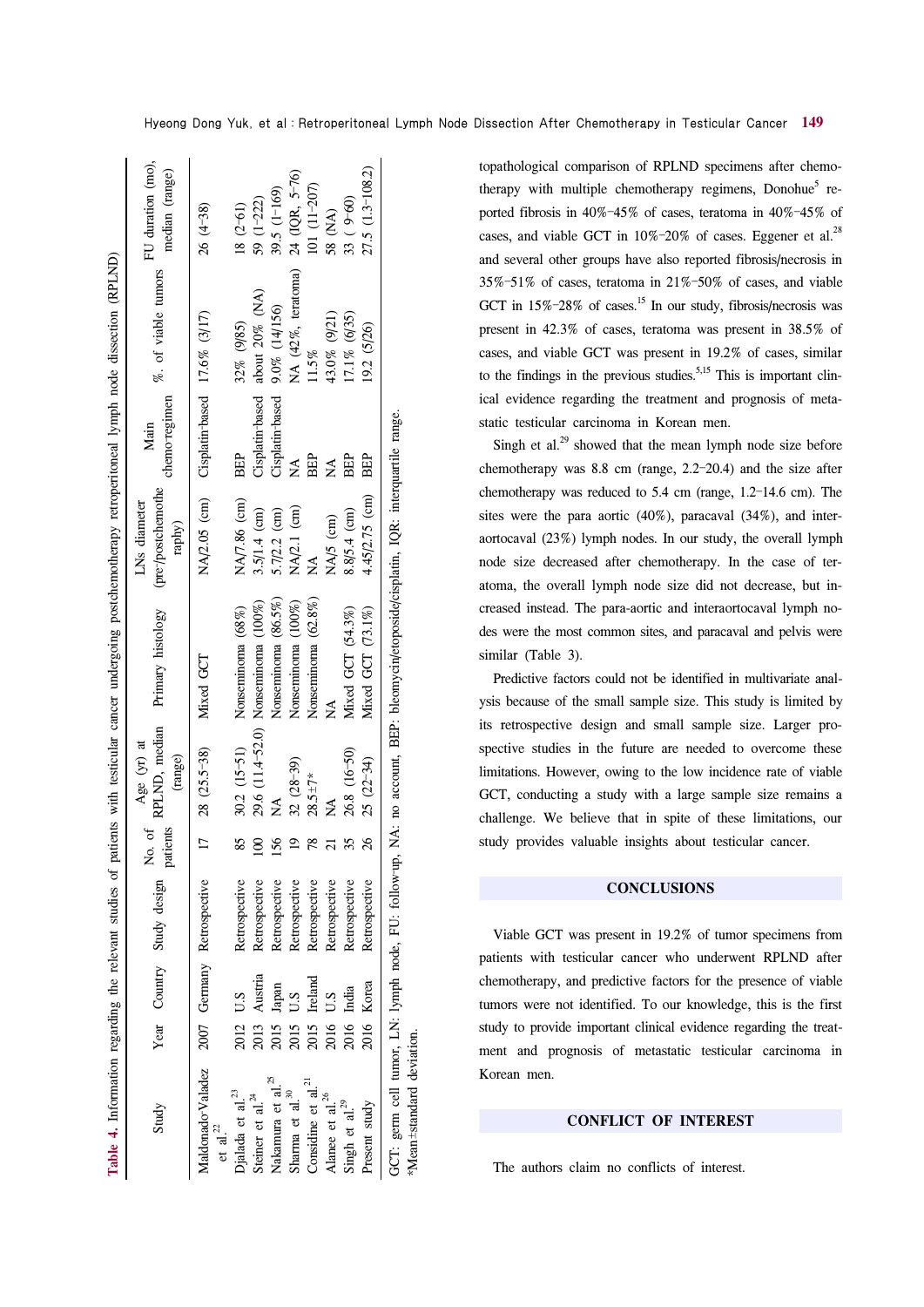#### **REFERENCES**

- 1. Purdue MP, Devesa SS, Sigurdson AJ, McGlynn KA. International patterns and trends in testis cancer incidence. Int J Cancer 2005;115:822-7.
- 2. Stephenson AJ, Aprikian AG, Gilligan TD, Oldenburg J, Powles T, Toner GC, et al. Management of low-stage nonseminomatous germ cell tumors of testis: SIU/ICUD Consensus Meeting on Germ Cell Tumors (GCT), Shanghai 2009. Urology 2011;78(4 Suppl):S444-55.
- 3. Filippou P, Ferguson JE 3rd, Nielsen ME. Epidemiology of prostate and testicular cancer. Semin Intervent Radiol 2016; 33:182-5.
- 4. National Cancer Information Center. Occurrence frequency of testis cancer 2009 [Internet]. Goyang: National Cancer Information Center; 2017 [cited 2016 Oct 23]. Available from: [https://www.cancer.go.kr/lay1/program/S1T211C223/cancer/vie](https://www.cancer.go.kr/lay1/program/S1T211C223/cancer/view.do?cancer_seq=3389&menu_seq=3394)w.do?cancer\_seq=3389&menu\_seq=3394.
- 5. Donohue JP. Evolution of retroperitoneal lymphadenectomy (RPLND) in the management of non-seminomatous testicular cancer (NSGCT). Urol Oncol 2003;21:129-32.
- 6. Sheinfeld J, Motzer RJ. Stage I testicular cancer management and necessity for surgical expertise. J Clin Oncol 2008;26: 2934-6.
- 7. Fox EP, Weathers TD, Williams SD, Loehrer PJ, Ulbright TM, Donohue JP, et al. Outcome analysis for patients with persistent nonteratomatous germ cell tumor in postchemotherapy retroperitoneal lymph node dissections. J Clin Oncol 1993;11: 1294-9.
- 8. Hendry WF, Norman AR, Dearnaley DP, Fisher C, Nicholls J, Huddart RA, et al. Metastatic nonseminomatous germ cell tumors of the testis: results of elective and salvage surgery for patients with residual retroperitoneal masses. Cancer 2002; 94:1668-76.
- 9. Rick O, Bokemeyer C, Weinknecht S, Schirren J, Pottek T, Hartmann JT, et al. Residual tumor resection after high-dose chemotherapy in patients with relapsed or refractory germ cell cancer. J Clin Oncol 2004;22:3713-9.
- 10. Stephenson AJ, Tal R, Sheinfeld J. Adjunctive nephrectomy at post-chemotherapy retroperitoneal lymph node dissection for nonseminomatous germ cell testicular cancer. J Urol 2006; 176:1996-9.
- 11. Stephenson AJ, Bosl GJ, Motzer RJ, Kattan MW, Stasi J, Bajorin DF, et al. Retroperitoneal lymph node dissection for nonseminomatous germ cell testicular cancer: impact of patient selection factors on outcome. J Clin Oncol 2005;23:2781-8.
- 12. Carver BS, Shayegan B, Serio A, Motzer RJ, Bosl GJ, Sheinfeld J. Long-term clinical outcome after postchemotherapy retroperitoneal lymph node dissection in men with residual teratoma. J Clin Oncol 2007;25:1033-7.
- 13. Donohue JP, Leviovitch I, Foster RS, Baniel J, Tognoni P. Integration of surgery and systemic therapy: results and principles of integration. Semin Urol Oncol 1998;16:65-71.
- 14. Comisarow RH, Grabstald H. Re-exploration for retroperitoneal lymph node metastases from testis tumors. J Urol 1976;115:569-71.
- 15. Eggener SE, Carver BS, Loeb S, Kondagunta GV, Bosl GJ, Sheinfeld J. Pathologic findings and clinical outcome of patients undergoing retroperitoneal lymph node dissection after multiple chemotherapy regimens for metastatic testicular germ cell tumors. Cancer 2007;109:528-35.
- 16. Albers P, Weissbach L, Krege S, Kliesch S, Hartmann M, Heidenreich A, et al. Prediction of necrosis after chemotherapy of advanced germ cell tumors: results of a prospective multicenter trial of the German Testicular Cancer Study Group. J Urol 2004;171:1835-8.
- 17. Toner GC, Panicek DM, Heelan RT, Geller NL, Lin SY, Bajorin D, et al. Adjunctive surgery after chemotherapy for nonseminomatous germ cell tumors: recommendations for patient selection. J Clin Oncol 1990;8:1683-94.
- 18. Gels ME, Nijboer AP, Hoekstra HJ, Sleijfer DT, Molenaar WM, Plukker JT, et al. Complications of the post-chemotherapy resection of retroperitoneal residual tumour mass in patients with non-seminomatous testicular germ cell tumours. Br J Urol 1997;79:263-8.
- 19. Nowroozi M, Ayati M, Arbab A, Jamshidian H, Ghorbani H, Niroomand H, et al. Postchemotherapy retroperitoneal lymph node dissection in patients with nonseminomatous testicular cancer: a single center experiences. Nephrourol Mon 2015;7:e27343.
- 20. Baniel J, Foster RS, Rowland RG, Bihrle R, Donohue JP. Complications of post-chemotherapy retroperitoneal lymph node dissection. J Urol 1995;153(3 Pt 2):976-80.
- 21. Considine S, Heaney R, Conroy R, Thornhill JA. Post-chemotherapy retroperitoneal lymph node dissection in the management of metastatic testis cancer: the 16-year experience in an Irish setting. Ir J Med Sci 2016;185:901-907.
- 22. Maldonado-Valadez R, Schilling D, Anastasiadis AG, Sturm W, Stenzl A, Corvin S. Post-chemotherapy laparoscopic retroperitoneal lymph-node dissection in testis cancer patients. J Endourol 2007;21:1501-4.
- 23. Djaladat H, Nichols C, Daneshmand S. Adjuvant surgery in testicular cancer patients undergoing postchemotherapy retroperitoneal lymph node dissection. Ann Surg Oncol 2012;19: 2388-93.
- 24. Steiner H, Peschel R, Janetschek G, Höltl L, Berger AP, Bartsch G, et al. Long-term results of laparoscopic retroperitoneal lymph node dissection: a single-center 10-year experience. Urology 2004;63:550-5.
- 25. Nakamura T, Kawauchi A, Oishi M, Ueda T, Shiraishi T, Nakanishi H, et al. Post-chemotherapy laparoscopic retroperitoneal lymph node dissection is feasible for stage IIA/B